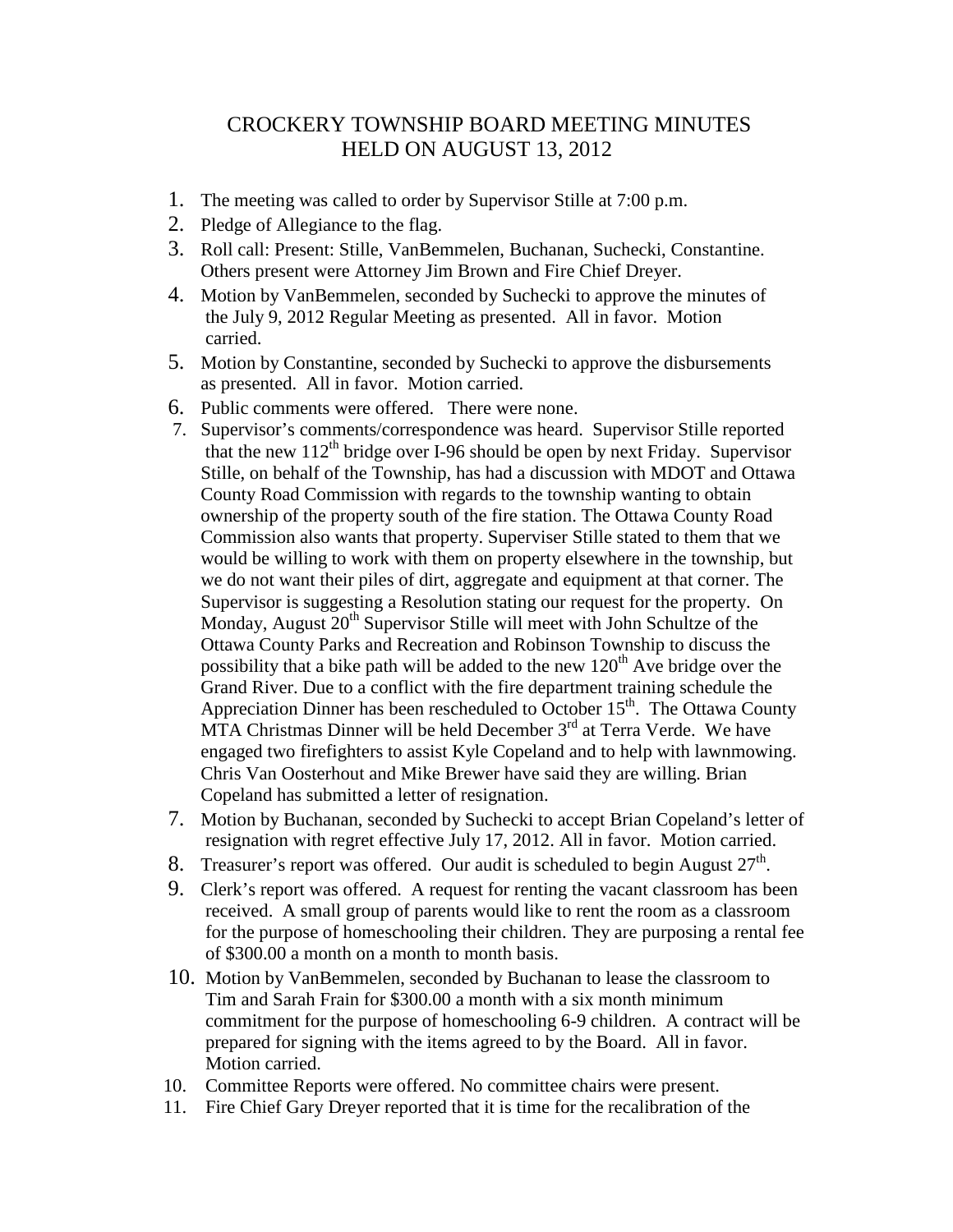Posi-Check SCBA Test Bench. There will also be an upgrade. It is estimated to cost \$1,250.00. 571 needs brake repairs at an estimated cost not to exceed \$1,173.00. The annual inspections of the trucks and pump testing will be next month.

- 12. Motion by VanBemmelen, seconded by Constantine to authorize the recalibration and upgrade of the Posi-Check Test Bench at a cost up to \$1,250.00. All in favor. Motion carried
- 13. Motion by Buchanan, seconded by Suchecki to authorize the Fire Chief to proceed with repairs to the brakes on truck 571 up to \$1,173.00. All in favor. Motion carried.
- 14. Motion by Constantine, seconded by VanBemmelen to adopt Resolution 2012-16, Resolution To Reapprove Preliminary of Phase 4 Hathaway Lakes as submitted by Dale VanKooten and required by the DEQ. All in favor. Motion carried.
- 15. Motion by Buchanan, seconded by VanBemmelen to adopt Resolution 2012-17, Resolution to Reapprove The Final Plat of Hathaway Lakes Phase 4 and to authorize the Clerk to sign the mylar. All in favor. Motion carried.
- 16. Motion by Suchecki, and seconded by VanBemmelen to authorize Zoning Administrator Bob Toland to allow the issuing of up to two building permits in Hathaway Lakes Phase 4 subject to property descriptions, suggested street addresses and proposed lot numbers. All in favor. Motion carried.
- 17. Motion by Constantine, seconded by VanBemmelen to approve the revised Letter of Credit for Phase 4 Hathaway Lakes and to authorize the Clerk to sign the legal document. All in favor. Motion carried.
- 18. Motion by Suchecki, seconded by VanBemmelen to accept the resignation of Dimitri Apostle from the Planning Commission effective immediately. All in favor. Motion carried.
- 19. Motion by Buchanan, seconded by VanBemmelen to appoint Mike Munch to the Planning Commission to fill the remaining term of Dimitri Apostle. All in favor. Motion carried.
- 19. Discussion was held on the proposed fireworks ordinance.
- 20. Motion by Constantine, seconded by Buchanan to adopt Ordinance 2012-04, An Ordinance To Regulate The Ignition, Discharge and Use of Consumers Fireworks. Roll call: VanBemmelen, Constantine, Buchanan, Stille, Suchecki – Yes. Motion carried.
- 21. Motion by Constantine, seconded by VanBemmelen to promote Kyle Copeland to Head Custodian effective August 13, 2012 at a wage of \$10.00 per hour with a maximum of 30 working hours per week. All in favor. Motion carried.
- 22. Motion by Buchanan, seconded by VanBemmelen to designate Kyle Copeland as the main responder to all security calls at the township hall with the rate of pay to be a minimum of his hourly rate. All in favor. Motion carried.
- 23. Motion by Buchanan, seconded by Suchecki to approve the budget amendments as submitted by the Treasurer. All in favor. Motion carried.
- 24. Motion by Buchanan, seconded by VanBemmelen to change the September board meeting from September  $10^{th}$  to Tuesday, September  $4^{th}$  due to some